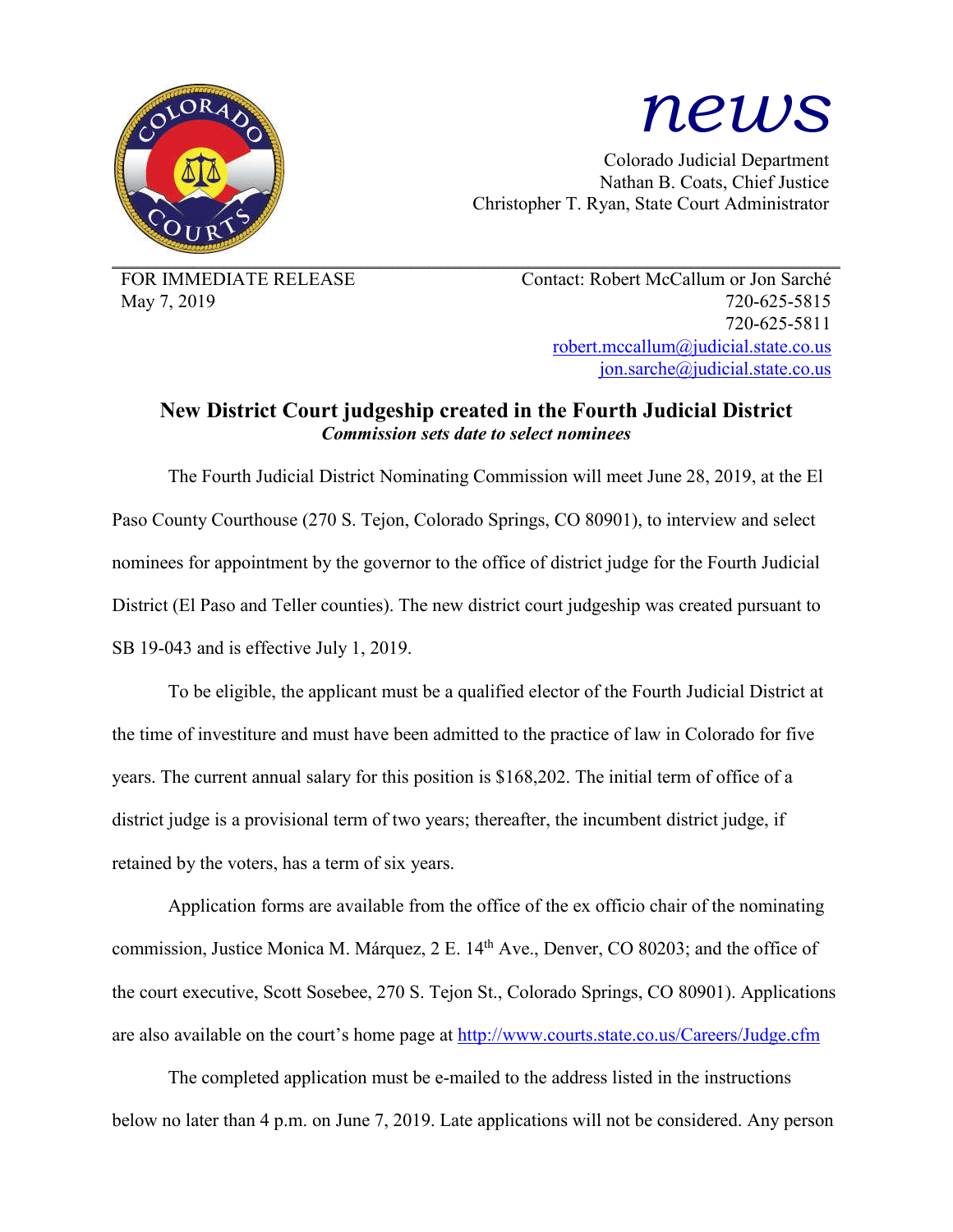wishing to suggest a candidate to fill the vacancy may do so by letter to be submitted to any

member of the nominating commission, with a copy to the ex officio chair, no later than 4 p.m.

May 31, 2019.

The members of the nominating commission for the Fourth Judicial District are: Larry

Gaddis, Beth Lieberman, Juan Moreno, Mary Linden, Jennifer George and Joshua Brooks, all of

Colorado Springs; and Daniel Nicholson and Philip Mella of Woodland Park.

Editor's Note: Contact information for the nominating commission members:

- Jennifer George, 1420 Austin Bluffs Pkwy, Colorado Springs, CO 80918
- Larry Gaddis, 15 W. Cimarron St., Ste. 300, Colorado Springs, CO 80903
- Joshua Brooks, 21950 Sweet Road, Peyton, CO 80831
- Mary Linden, 111 S. Tejon St., Suite 202., Colorado Springs, CO 80903-2246
- Philip Mella, 2018 Valley View Dr., Woodland Park, CO 80863
- Juan Moreno, 250 Vandenburg St., Peterson AFB, CO 80914
- Daniel Nicholson, 226 Illini Dr., Woodland Park, CO 80863